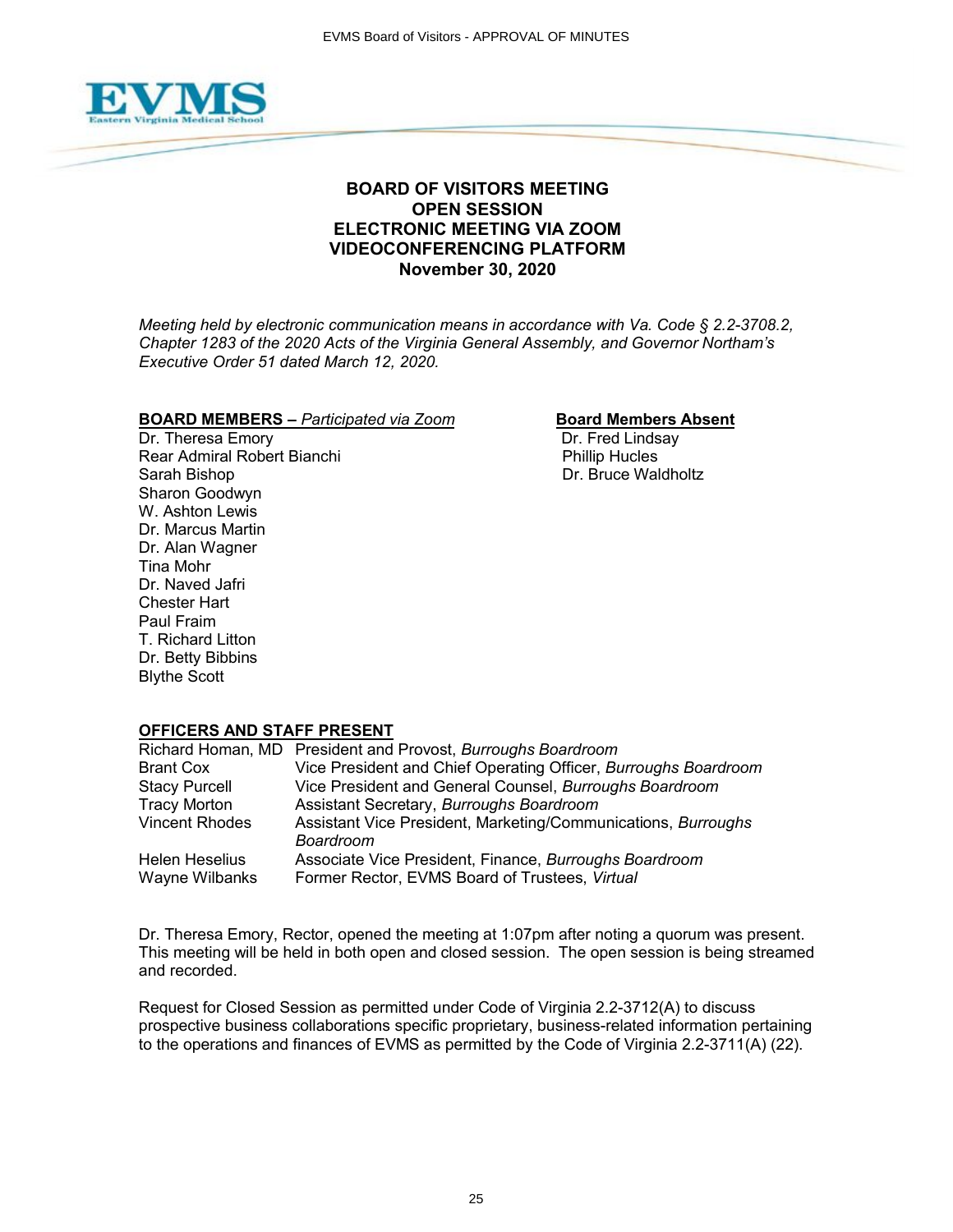

Accordingly, upon a motion made and seconded, the Board voted unanimously to adjourn the open session and convene the closed session. All approvals were obtained by roll call vote from the following board members: Dr. Naveed Jafri, Rear Admiral Robert Bianchi, Ms. Sarah Bishop, Ms. Tina Mohr, Dr. Theresa Emory, Mr. Paul Fraim, Ms. Sharon Goodwyn, Mr. Ashton Lewis, Mr. Chester Hart, Mr. T. Richard Litton, Jr., Dr. Marcus Martin, Dr. Alan Wagner, Dr. Betty Bibbins, Ms. Blythe Scott.

# **ADJOURNMENT**

The meeting adjourned at 1:10pm.

Tracy Morton

Assistant Secretary EVMS Board of Visitors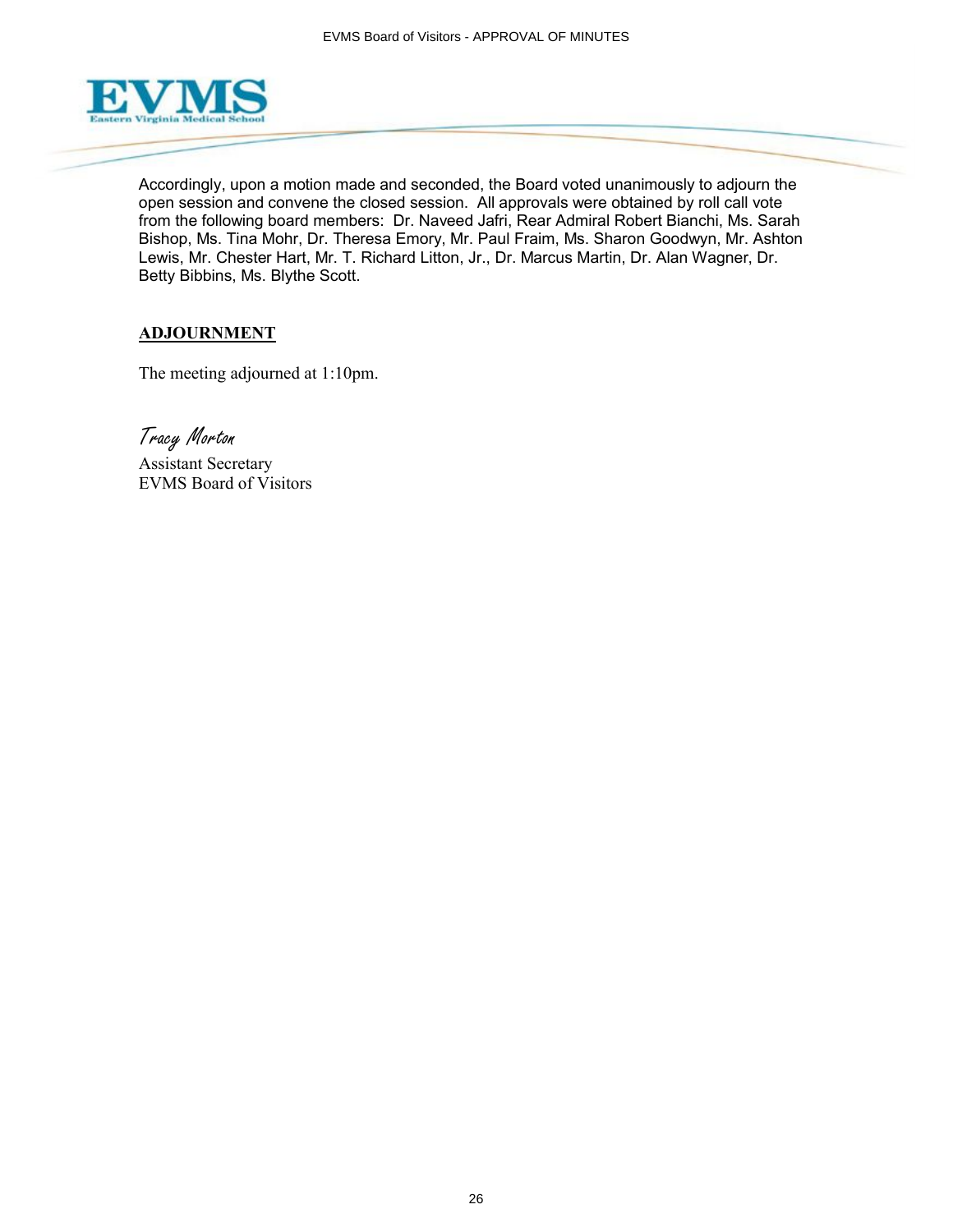

# **BOARD OF VISITORS CLOSED SESSION ELECTRONIC MEETING VIA ZOOM VIDEOCONFERENCING PLATFORM November 30, 2020**

*Meeting held by electronic communication means in accordance with Va. Code § 2.2-3708.2, Chapter 1283 of the 2020 Acts of the Virginia General Assembly, and Governor Northam's Executive Order 51 dated March 12, 2020.*

#### **BOARD MEMBERS** – *Participated via Zoom* **Board Members Absent**

Dr. Theresa Emory **Dr. Fred Lindsay** Rear Admiral Robert Bianchi **Phillip Hucles** Sarah Bishop Sharon Goodwyn W. Ashton Lewis Dr. Marcus Martin Dr. Alan Wagner Tina Mohr Dr. Naved Jafri Chester Hart Paul Fraim T. Richard Litton Dr. Betty Bibbins Blythe Scott Dr. Bruce Waldholtz

#### **OFFICERS AND STAFF PRESENT**

|                       | Richard Homan, MD President and Provost, Burroughs Boardroom    |
|-----------------------|-----------------------------------------------------------------|
| <b>Brant Cox</b>      | Vice President and Chief Operating Officer, Burroughs Boardroom |
| <b>Stacy Purcell</b>  | Vice President and General Counsel, Burroughs Boardroom         |
| <b>Tracy Morton</b>   | Assistant Secretary, Burroughs Boardroom                        |
| <b>Vincent Rhodes</b> | Assistant Vice President, Marketing/Communications, Burroughs   |
|                       | Boardroom                                                       |
| Helen Heselius        | Associate Vice President, Finance, Burroughs Boardroom          |
| Wayne Wilbanks        | Former Rector, EVMS Board of Trustees, Virtual                  |

Dr. Theresa Emory, Rector, opened this closed session at 1:10pm. The closed session was convened in order for the Board to discuss personnel actions and proprietary business related information pertaining to the operations of EVMS.

The closed session adjourned at 2:28pm.

Tracy Morton

Assistant Secretary EVMS Board of Visitors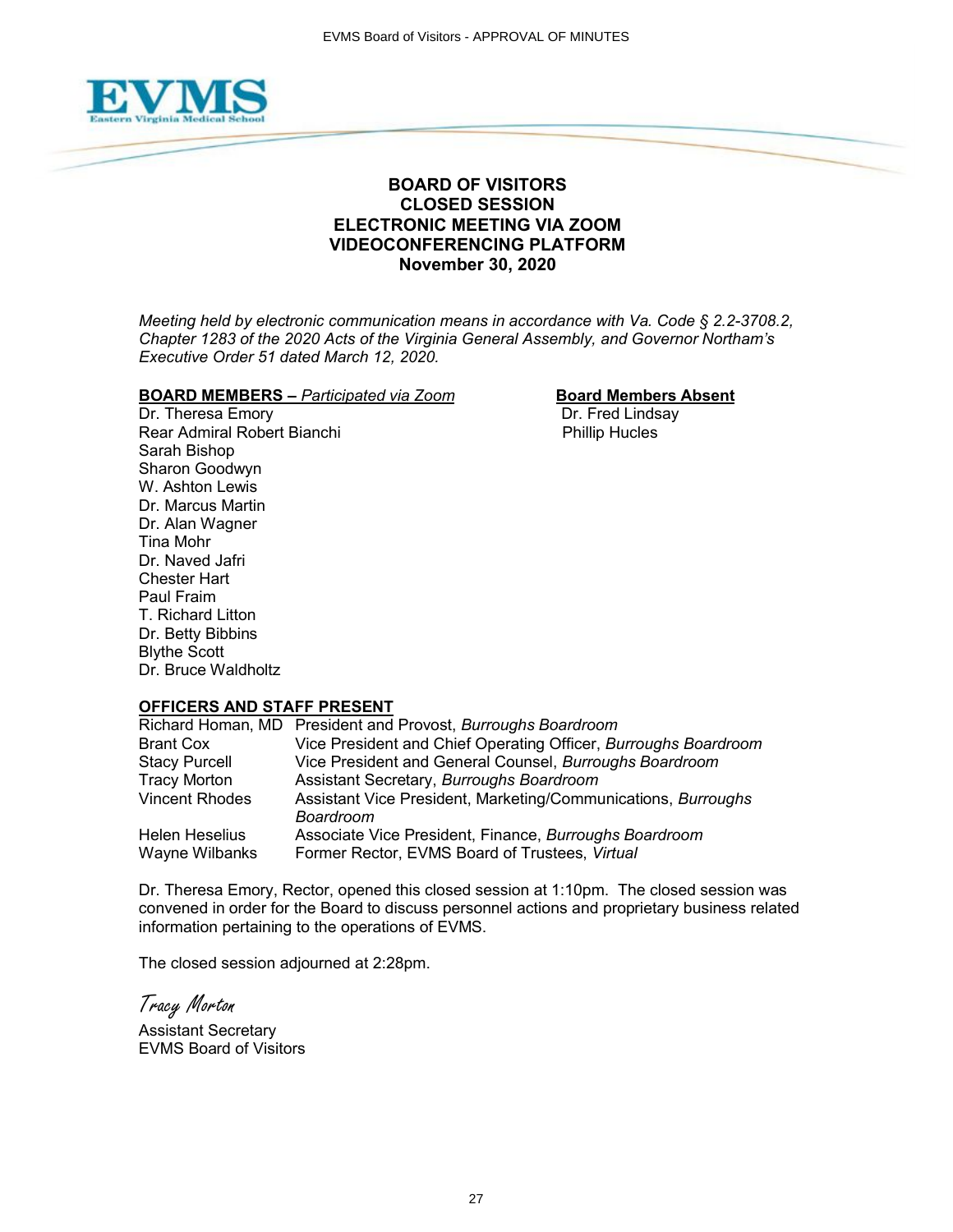

# **BOARD OF VISITORS RETURN TO OPEN SESSION ELECTRONIC MEETING VIA ZOOM VIDEOCONFERENCING PLATFORM November 30, 2020**

*Meeting held by electronic communication means in accordance with Va. Code § 2.2-3708.2, Chapter 1283 of the 2020 Acts of the Virginia General Assembly, and Governor Northam's Executive Order 51 dated March 12, 2020.*

### **BOARD MEMBERS** – *Participated via Zoom* **Board Members Absent**

Dr. Theresa Emory **Dr. Fred Lindsay** Rear Admiral Robert Bianchi **Phillip Hucles** Sarah Bishop Sharon Goodwyn W. Ashton Lewis Dr. Marcus Martin Dr. Alan Wagner Tina Mohr Dr. Naved Jafri Chester Hart Paul Fraim T. Richard Litton Dr. Betty Bibbins Blythe Scott Dr. Bruce Waldholtz

# **OFFICERS AND STAFF PRESENT**

|                                  | Richard Homan, MD President and Provost, Burroughs Boardroom                                             |
|----------------------------------|----------------------------------------------------------------------------------------------------------|
| <b>Brant Cox</b>                 | Vice President and Chief Operating Officer, Burroughs Boardroom                                          |
| <b>Stacy Purcell</b>             | Vice President and General Counsel, Burroughs Boardroom                                                  |
| <b>Tracy Morton</b>              | Assistant Secretary, Burroughs Boardroom                                                                 |
| <b>Vincent Rhodes</b>            | Assistant Vice President, Marketing/Communications, Burroughs<br>Boardroom                               |
| Helen Heselius<br>Wayne Wilbanks | Associate Vice President, Finance, Burroughs Boardroom<br>Former Rector, EVMS Board of Trustees, Virtual |

Dr. Theresa Emory, Rector, opened this return to regular session at 2:28pm.

Upon a motion duly made and seconded, the Board certified by roll call vote that to the best of their knowledge, only such matters as were identified in the motion convening the closed session were heard, discussed and considered by the Board. The roll call vote was unanimous and from the following board members: Dr. Naveed Jafri, Rear Admiral Robert Bianchi, Ms. Sarah Bishop, Ms. Tina Mohr, Dr. Theresa Emory, Mr. Paul Fraim, Ms. Sharon Goodwyn, Mr. Ashton Lewis, Dr. Bruce Waldholtz, Mr. Chester Hart, Mr. T. Richard Litton, Jr., Dr. Marcus Martin, Dr. Alan Wagner, Dr. Betty Bibbins, Ms. Blythe Scott.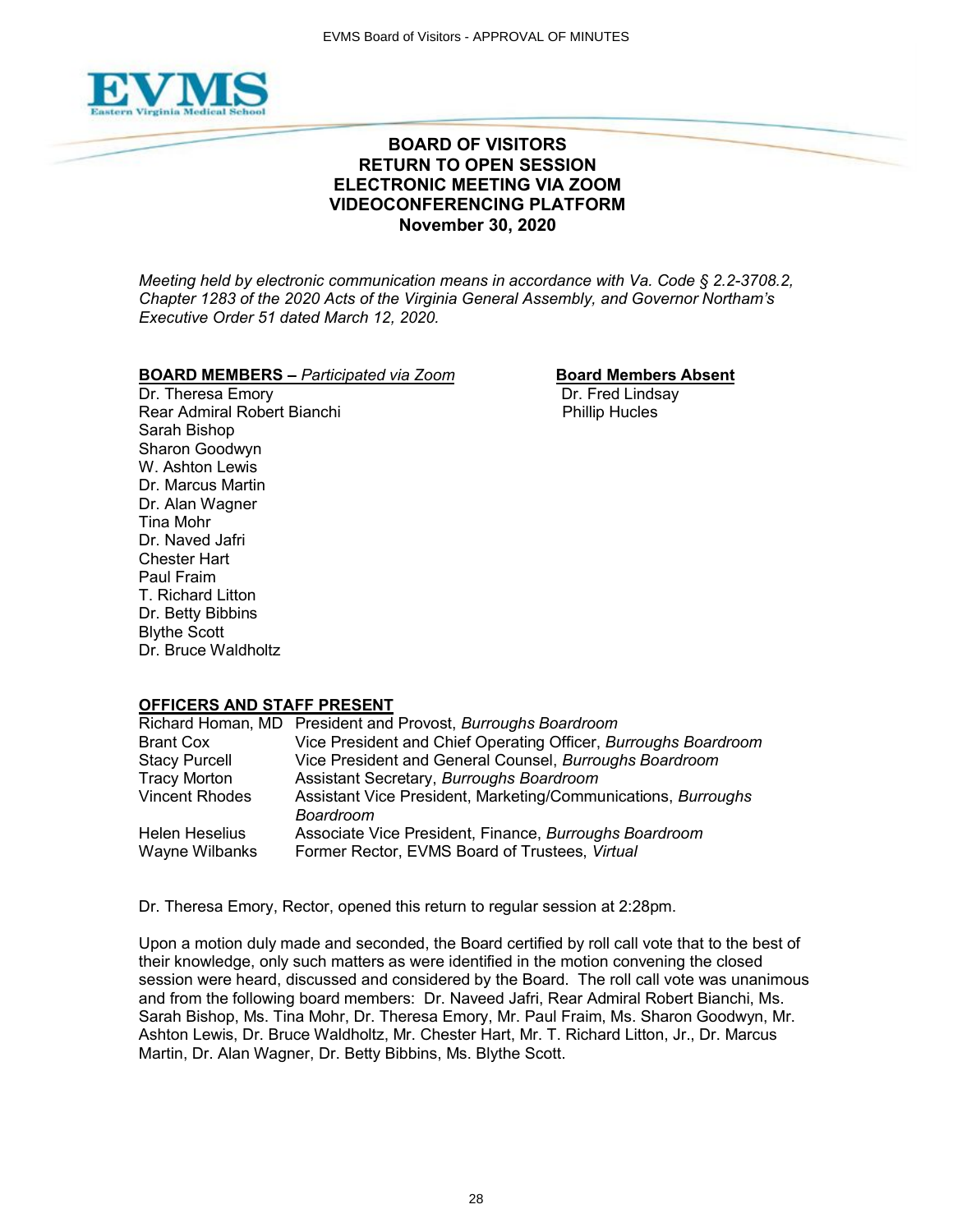

The Rector asked for a motion to approve the following resolution:

WHEREAS, as a school founded by the community, for the community, EVMS remains committed to improving the health of Hampton Roads and the state overall. In July, the Board agreed to participate in what was described as a study process convened by ReInvent Hampton Roads to identify opportunities and strategies to strengthen the Hampton Roads healthcare ecosystem in partnership with EVMS, Sentara, ODU, the Commonwealth of Virginia and other key stakeholders. EVMS entered into the study process in good faith and participated fully and with transparency. However, the process not only lacked transparency, freedom from conflicts of interest, and actual dialogue between all parties, it appears to have been based on a predetermined outcome conceived prior to EVMS' participation. Had EVMS known prospectively of the real and perceived conflicts of interest and the lack of objectivity to the engagement, we would not have agreed to participate.

WHEREAS, we find this process negligent and conducted without the best interest of EVMS or the community it serves in mind. The Board is rescinding its participation, including financial, in the study. We will not have our financial participation mistaken for a sign of support for the agenda that appears to be behind it.

WHEREAS, despite problems with the previous process, EVMS also remains committed to operating in good faith and doing the difficult work of developing an effective model of collaboration with Old Dominion University and Sentara Healthcare to advance health outcomes for the local community. We invite these anchor institutions to join us in this commitment and find a path forward that engages not only the three anchors but other community and state-level entities in building a more robust health ecosystem for Hampton Roads and the Commonwealth. RESOLVED, the Board approves A Path Forward: A Transitional Model Presented as a Starting Point for Discussion of Partnership & Alignment Opportunities.

*RESOLVED FURTHER*, the Board remains committed to discussions with our community partners to identify opportunities and strategies to strengthen health care in Hampton Roads. However, it withdraws from the consulting arrangement being conducted by Manatt Health as convened and engaged by ReInvent Hampton Roads with a vote of no confidence.

*RESOLVED FURTHER*, the Board directs management to seek recoupment of the investment and to direct any money returned to be used towards scholarship to ease the financial burden on an EVMS student who has been financially hurt by the pandemic-driven recession.

*RESOLVED FURTHER*, the Board reiterates its commitment to the community and the EVMS mission to strive to improve the health of our community.

The approval was obtained by roll call vote from the following board members: Dr. Naveed Jafri, Rear Admiral Robert Bianchi, Ms. Sarah Bishop, Ms. Tina Mohr, Dr. Theresa Emory, Mr. Paul Fraim, Ms. Sharon Goodwyn, Mr. Ashton Lewis, Dr. Bruce Waldholtz, Mr. Chester Hart, Mr. T. Richard Litton, Jr., Dr. Marcus Martin, Dr. Alan Wagner, Dr. Betty Bibbins, Ms. Blythe Scott.